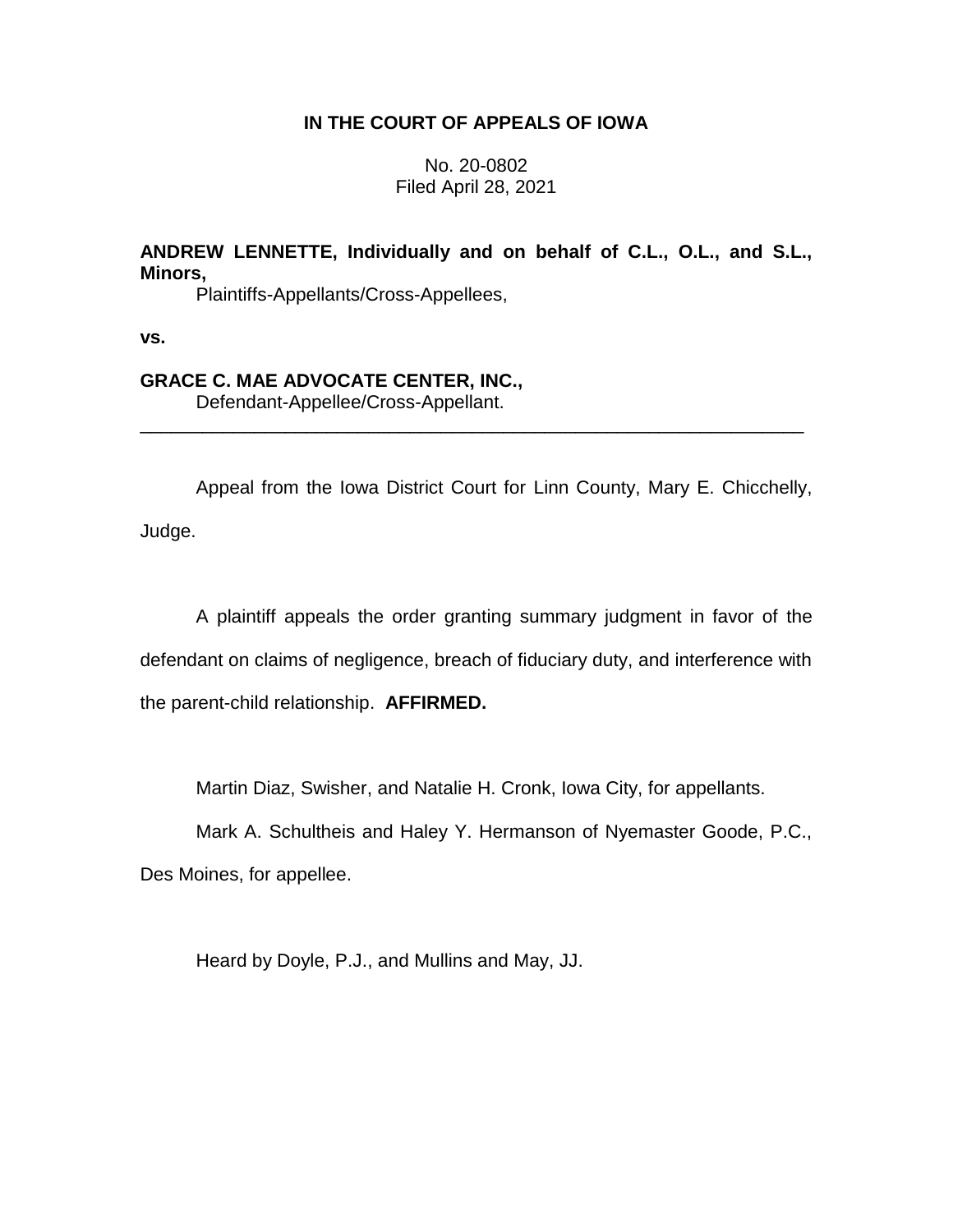## **DOYLE, Presiding Judge.**

Andrew Lennette, individually and on behalf of his minor children, appeals the order granting summary judgment in favor of Grace C. Mae Advocate Center (GCM) on claims of negligence, breach of fiduciary duty, and interference with the parent-child relationship. He claims the court erred in finding GCM immune from liability as a matter of law, arguing a genuine issue of material fact exists as to whether GCM acted in bad faith by reporting suspected child abuse allegedly committed by Andrew against his youngest child. He also claims that GCM failed to report a claim of child abuse it suspected or should have suspected against the children's mother. GCM cross-appeals, arguing it is entitled to summary judgment on the independent basis of lack of causation.

## **I. Background Facts and Proceedings.**

Andrew and Holly Lennette are the parents of C.L., and O.L., and S.L. Andrew filed for divorce from Holly in September 2014. Holly engaged GCM to provide therapy for the children because she was concerned about how they were handling the divorce. Andrew did not learn the children were in therapy at GCM until one month later when the court entered a temporary order granting Andrew and Holly joint legal custody and joint physical care.

S.L. began therapy at GCM in January 2015 with Kyle Votroubek, a licensed social worker who also provided therapy for C.L. and O.L. After S.L.'s first session, Holly emailed Votroubek a six-page, single-spaced document outlining her concerns about the children, including concerns about their sexualized behavior and possible sexual abuse by Andrew. But at her next therapy session, S.L. told

2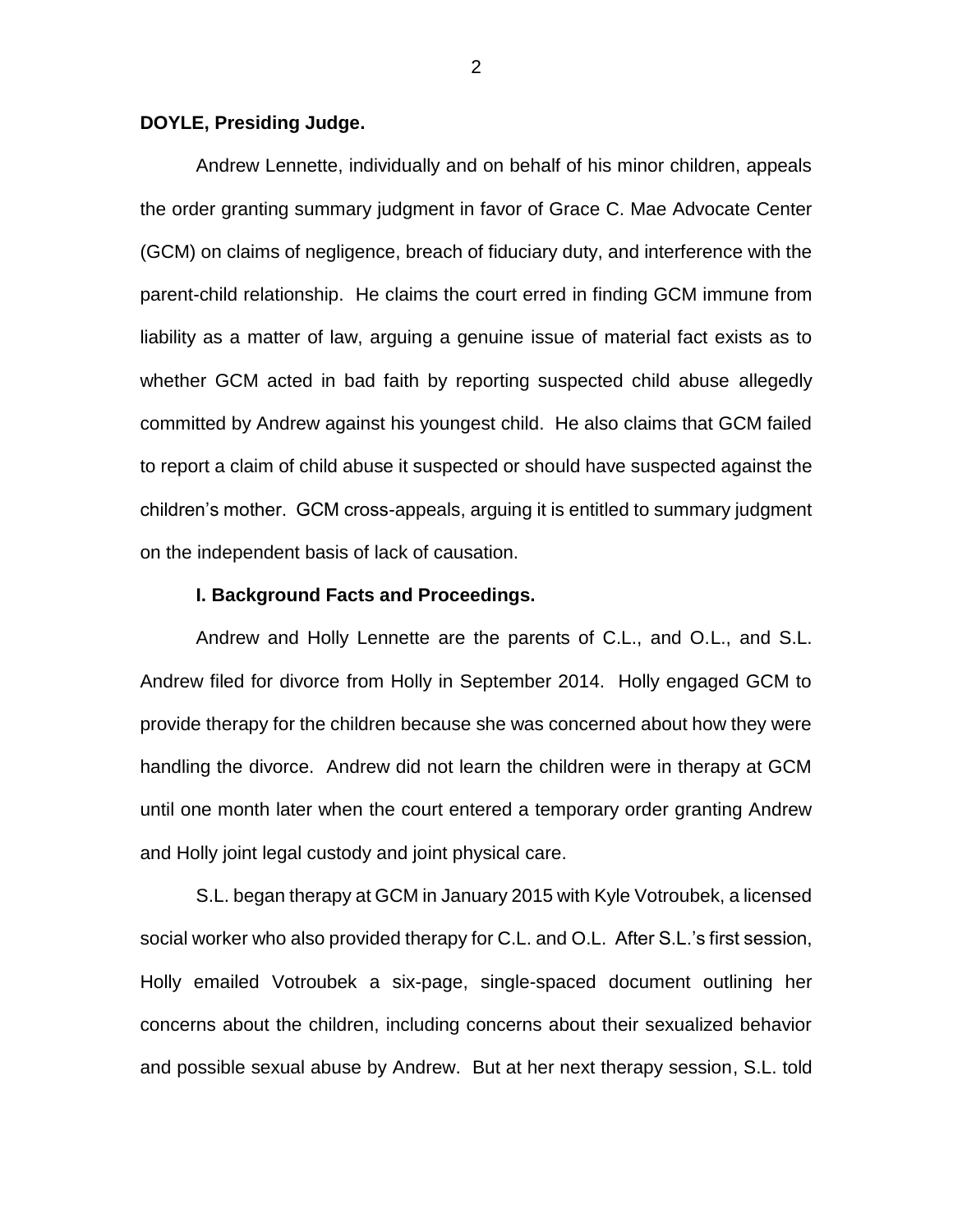Votroubek that no one had touched her in her "private areas" aside from C.L. and O.L. hitting her in the crotch.

One week after telling Votroubek her concerns, Holly told GCM therapist Bekah Andrews<sup>1</sup> that S.L. had recently reported sexual abuse by Andrew and that physical evidence corroborated S.L.'s statements. Andrews instructed Holly to contact the hospital emergency room, and she separately reported the suspected abuse to the Iowa Department of Human Services (DHS). The allegations led the juvenile court to remove the children from Andrew's care. The court limited Andrew's contact with his children to supervised visits<sup>2</sup> until December 2015, when the court determined the abuse allegations were unfounded and it expunged the founded report.

In 2016, the DHS investigated allegations that Holly mentally abused the children. Ultimately, the allegations were not confirmed. The September 2016 decree dissolving the marriage of Andrew and Holly granted Andrew sole custody of the children.

Andrew filed the present action against GCM in January 2017, claiming negligence, breach of a fiduciary duty, and interference with the parent-child relationship.<sup>3</sup> GCM moved for summary judgment, claiming immunity from liability

<sup>&</sup>lt;sup>1</sup> Although Andrews had never been engaged in counseling with the children before Holly informed her of Andrew's alleged abuse, S.L. began going to therapy with Andrews instead of Voboutrek shortly after due to a belief that S.L. would be more comfortable with a female therapist.

<sup>2</sup> Although Andrew began supervised visits with the C.L. and O.L. in February 2015, he had no contact with S.L. until July 2015, with supervised visits beginning the following month.

 $3$  Andrew also named three DHS employees and St. Luke's Hospital as defendants. Andrew dismissed his claims against St. Luke's Hospital after reaching a settlement. The district court severed the claims brought against the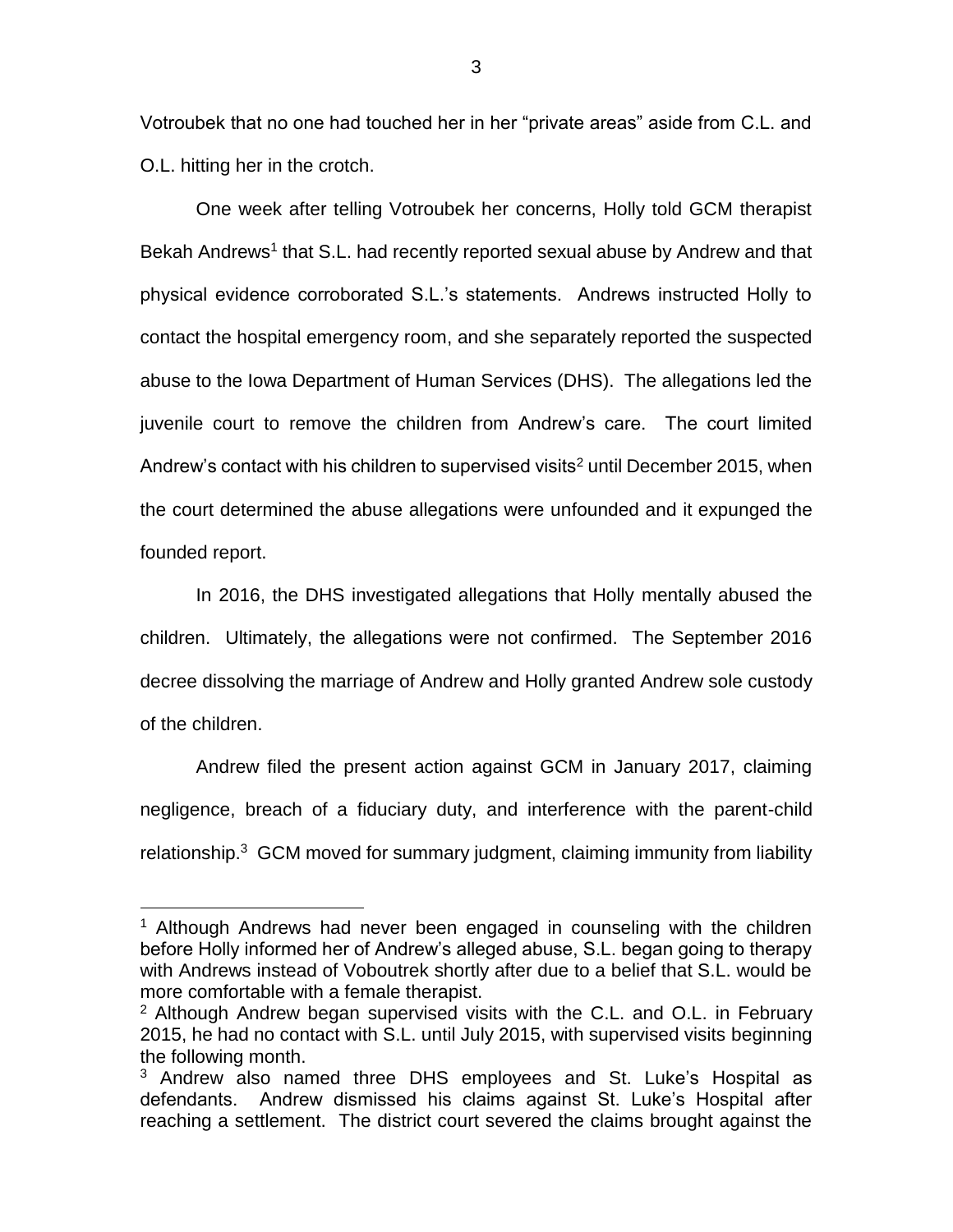under Iowa Code chapter 232 (2017) and challenging the evidence regarding causation. The district court granted summary judgment on Andrew's claim regarding GCM's failure to report abuse by Holly that it suspected or should have suspected. It also granted summary judgment on Andrew's individual claims of negligence and breach of fiduciary duty, finding Andrew had no relationship with GCM. But the court denied summary judgment on the negligence and breach-offiduciary-duty claims brought on behalf of the children, finding sufficient evidence showed a dispute over whether GCM acted in bad faith and whether its acts were a proximate cause of injury to the children. On GCM's motion, the court reconsidered its ruling, found no evidence of bad faith, and ultimately granted summary judgment on all claims. After the court denied Andrew's motion to reconsider, Andrew filed a notice of appeal and GCM filed a notice of cross-appeal.

#### **II. Scope and Standard of Review.**

 $\overline{a}$ 

We review summary judgment rulings for correction of errors at law. *See Nelson v. Lindaman*, 867 N.W.2d 1, 6 (Iowa 2015). Summary judgment is appropriate when the only disagreement is over the legal consequences that flow from the undisputed facts. *See id*. We will affirm the grant of summary judgment if, viewing the facts and all inferences that may be taken from them in the light most favorable to the nonmoving party, the moving party is entitled to judgment as a matter of law. *See id.* at 7-8.

DHS employees from the claims against GCM after granting GCM's motion for summary judgment to "enable [Andrew] to directly and more quickly appeal the dismissal."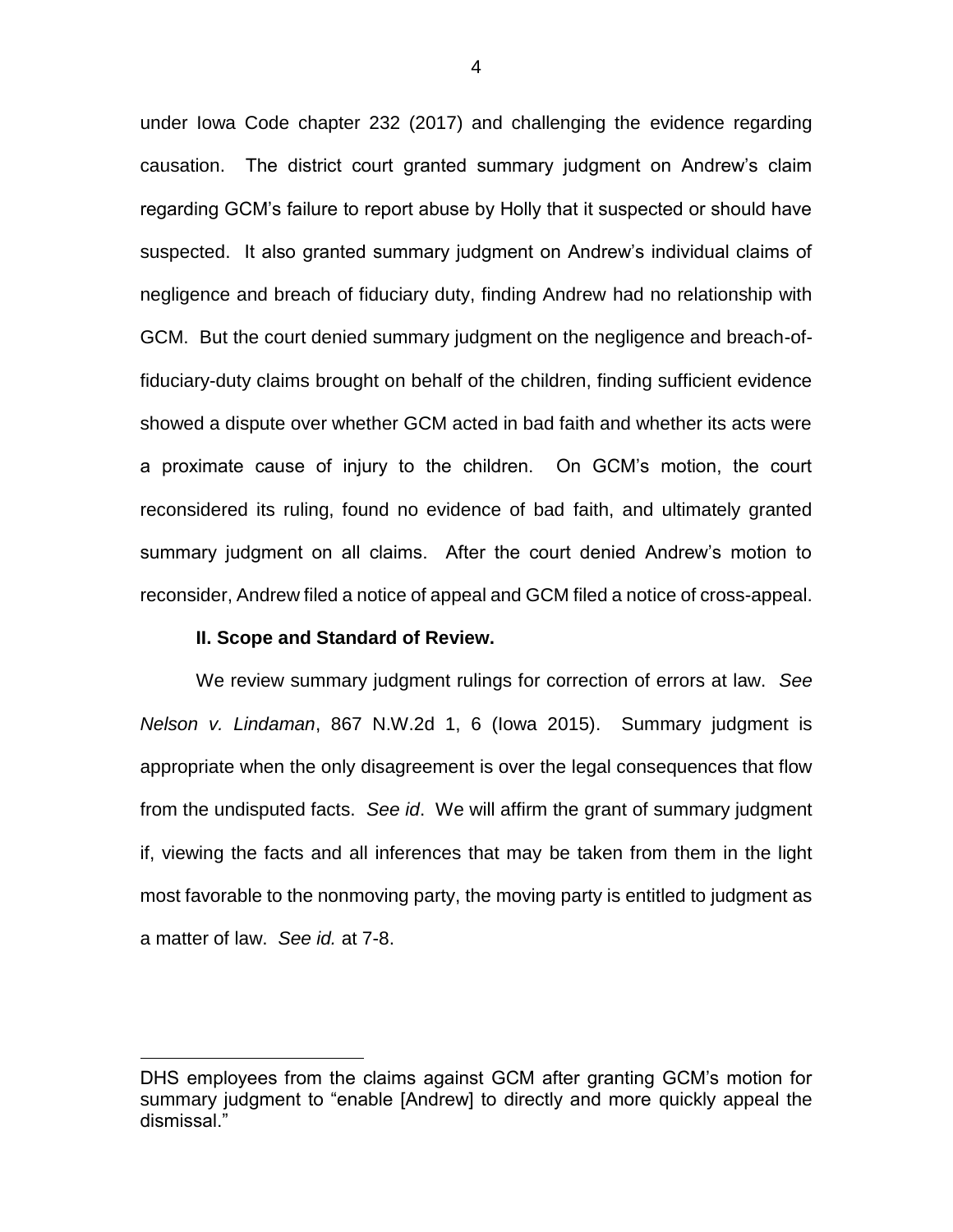# **III. Discussion.**

The Iowa legislature has determined that "[c]hildren in this state are in urgent need of protection from abuse." Iowa Code § 232.67. To that end, it has enacted laws

to provide the greatest possible protection to victims or potential victims of abuse through encouraging the increased reporting of suspected cases of abuse, ensuring the thorough and prompt assessment of these reports, and providing rehabilitative services, where appropriate and whenever possible to abused children and their families which will stabilize the home environment so that the family can remain intact without further danger to the child.

*Id.* One provision of the law requires members of specific professions to report a reasonable belief that a child has suffered abuse. *Id*. § 232.69(1)(a). A mandatory reporter who knowingly fails to report a suspected case of child abuse is civilly liable for damages caused by that failure. *See id.* § 232.75(2). But for those who make a report in good faith, the law provides qualified immunity from civil or criminal liability. *See id.* § 232.73(1); *Nelson*, 867 N.W.2d at 7. We construe these provisions liberally. *See Nelson*, 867 N.W.2d at 9; *McCracken v. Iowa Dep't of Human Servs*., 595 N.W.2d 779, 784 (Iowa 1999) ("Clearly, therefore, the provisions relating to child abuse reporting, investigation, and rehabilitation sections 232.67 through 232.77—are remedial in nature and deserve from us a liberal construction.").

Andrew alleges GCM is liable for its role in the investigation of allegations that he abused S.L. and for failing to report a suspected case of child abuse perpetrated by Holly. He also challenges the grant of summary judgment on his standalone claims for negligence and breach of fiduciary duty. We address each claim in turn.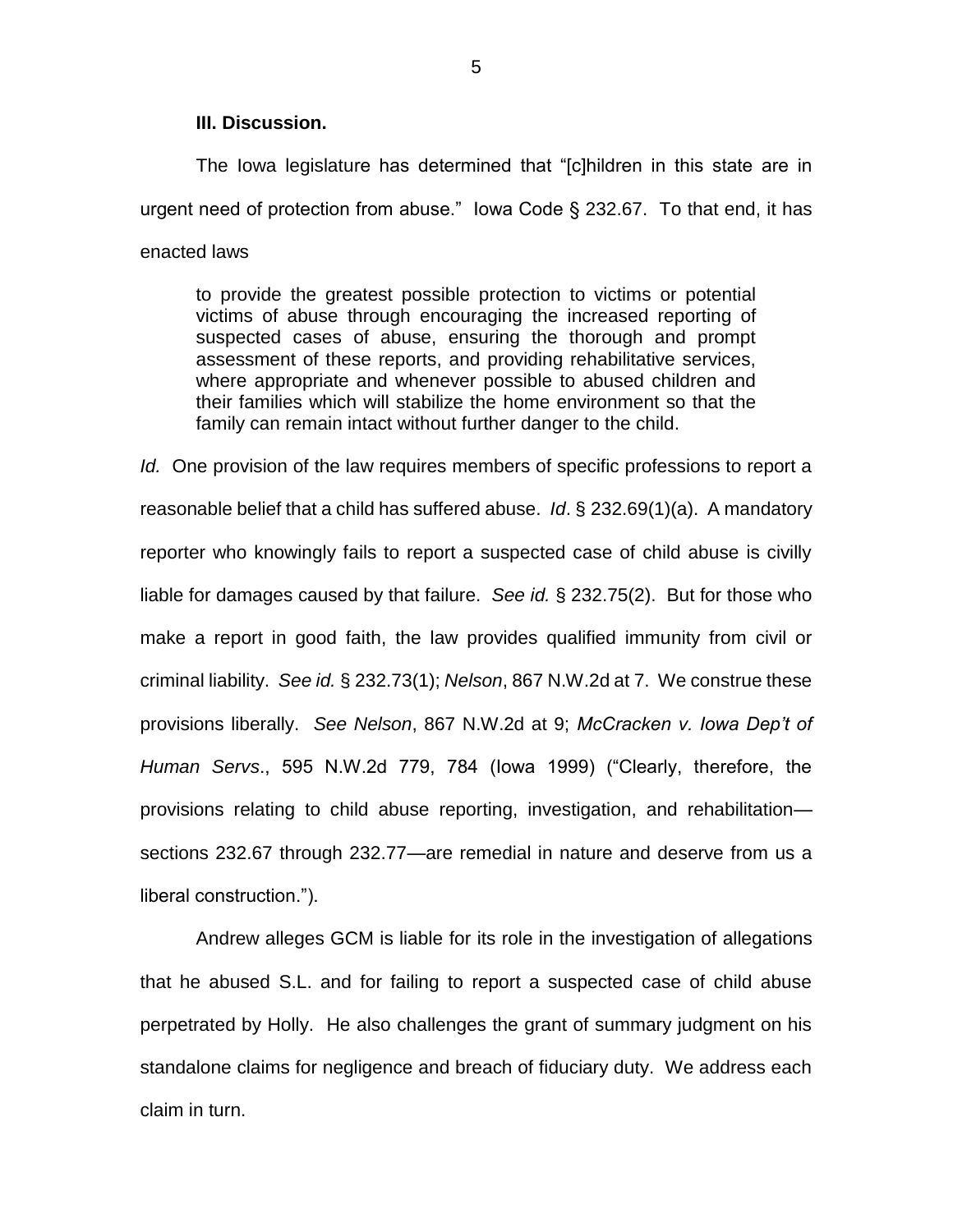## **A. Allegations of abuse by Andrew.**

We first address Andrew's claim that GCM is liable for its role in the DHS's investigation of allegations that Andrew abused S.L. Andrew claims the district court erred in finding GCM immune from liability. GCM argues that even if it is not immune from liability, Andrew has failed to show its actions were a proximate cause of harm to the children.

The purpose of the qualified immunity provision of Iowa Code section 232.73 is to encourage those who suspect child abuse to report it and to encourage those who assist in a child abuse investigation to provide information without fear of litigation. *See Nelson*, 867 N.W.2d at 7-8. "The statute applies the same goodfaith immunity to both those who report suspected abuse and those who assist in investigations initiated by others." *Id.* at 8. Whether a party has qualified immunity is a legal question that may be resolved on summary judgment. *See id.* at 7.

Summary judgment is an important procedure in statutory immunity cases because a key purpose of the immunity is to avoid costly litigation, and that legislative goal is thwarted when claims subject to immunity proceed to trial. *See Plumhoff v. Rickard*, [572] U.S. [765], [772-73] (2014) ("[T]his [immunity] question could not be effectively reviewed on appeal from a final judgment because by that time the immunity from standing trial will have been irretrievably lost."); *Hlubek v. Pelecky*, 701 N.W.2d [93,] 98 [(Iowa 2005)] (noting statutory immunity removes the "'fear of being sued'" and affirming summary judgment (quoting *Harlow v. Fitzgerald*, 457 U.S. 800, 814 (1982))). Indeed, in *Hlubek*, we recognized the defendants' observation that "statutory immunity, like common-law immunity, provides more than protection from liability; it provides protection from even having to go to trial in some circumstances." 701 N.W.2d at 96. Qualified immunity is "an entitlement not to stand trial or face the other burdens of litigation." *Mitchell v. Forsyth*, 472 U.S. 511, 526 (1985).

6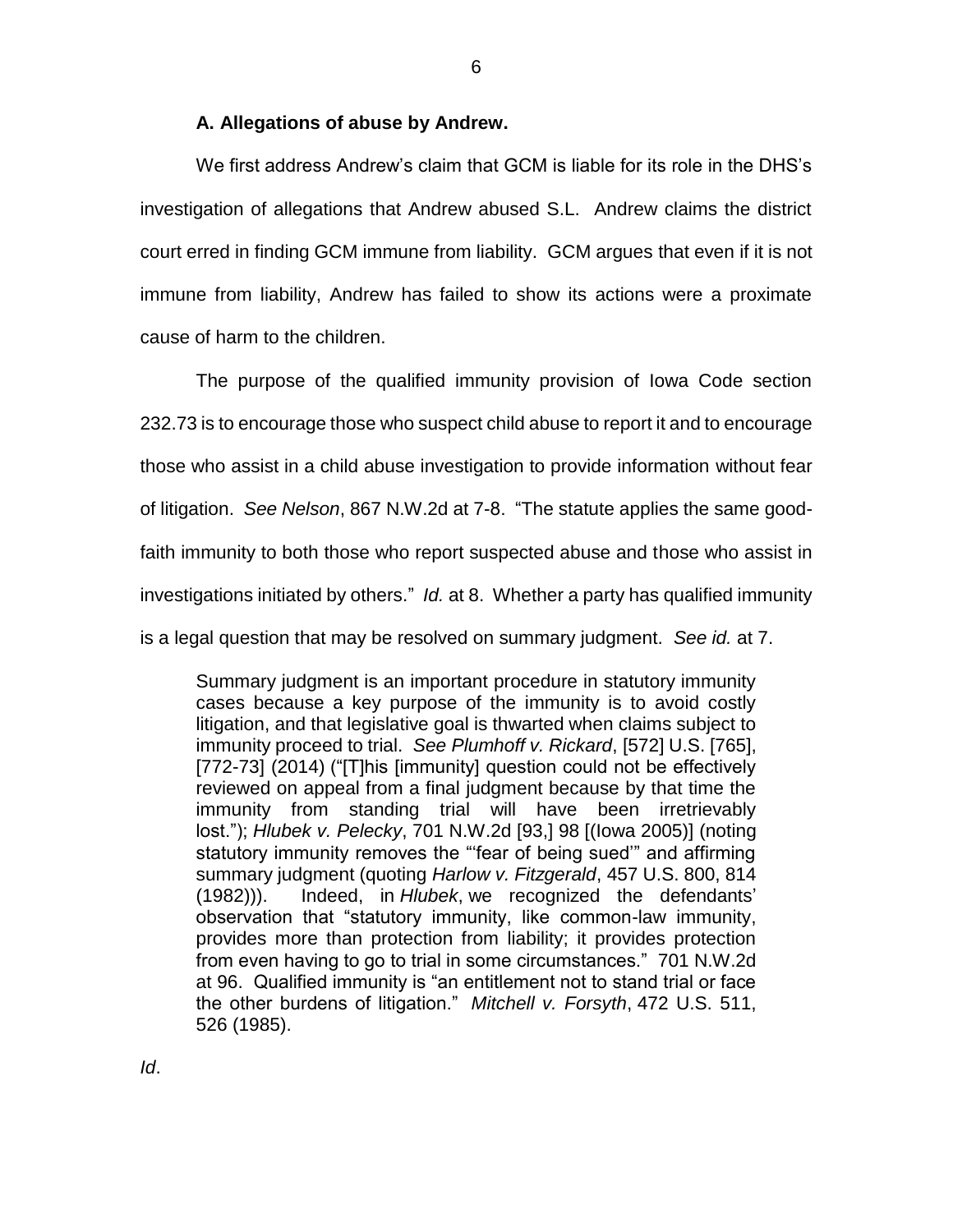Resolution of whether a party has qualified immunity hinges on whether a defendant has acted in good faith, using a subjective measure. *See id.* at 8. In other words, the determination of good faith "rests on a defendant's subjective honest belief that the defendant is aiding and assisting in the investigation of a child abuse report." *Id.* at 8 (citation omitted). Good faith requires honesty of intent, and diligence has no bearing. *See id.* It is not enough show carelessness; a plaintiff must show a defendant acted dishonestly. *See id.* And our supreme court has made clear that a defendant responding in good faith to child-abuse inquiries "is entitled to immunity from claims alleging not only negligence, but the willful, wanton, or reckless conduct.<sup>"4</sup> *ld.* at 9. The question before us then is whether the evidence, viewed in the light most favorable to Andrew, generates a fact question as to whether GCM or its employees acted dishonestly in reporting a suspicion that Andrew abused S.L. or in assisting the DHS in its investigation. *See id.* at 10 ("To avoid summary judgment, the [plaintiffs] needed evidence generating a genuine issue of material fact that [the defendant] acted dishonestly . . . .").

Andrew argues the district court got it right in its initial summary judgment ruling when it found the evidence generated a fact question regarding whether GCM acted in bad faith. The district court reached that conclusion by finding "an inference of dishonesty" in the contents of a March 2015 letter Dr. Patti Gilbaugh, GCM's executive director, wrote to the DHS regarding the abuse allegations. The court based its inference mainly on Dr. Gilbaugh's recommendation that Andrew

<sup>&</sup>lt;sup>4</sup> "If the legislature wanted to exclude from section 232.73 claims alleging reckless or willful misconduct, it would have said so, as it has in other statutes providing immunity for persons acting in good faith." *Id.* at 10.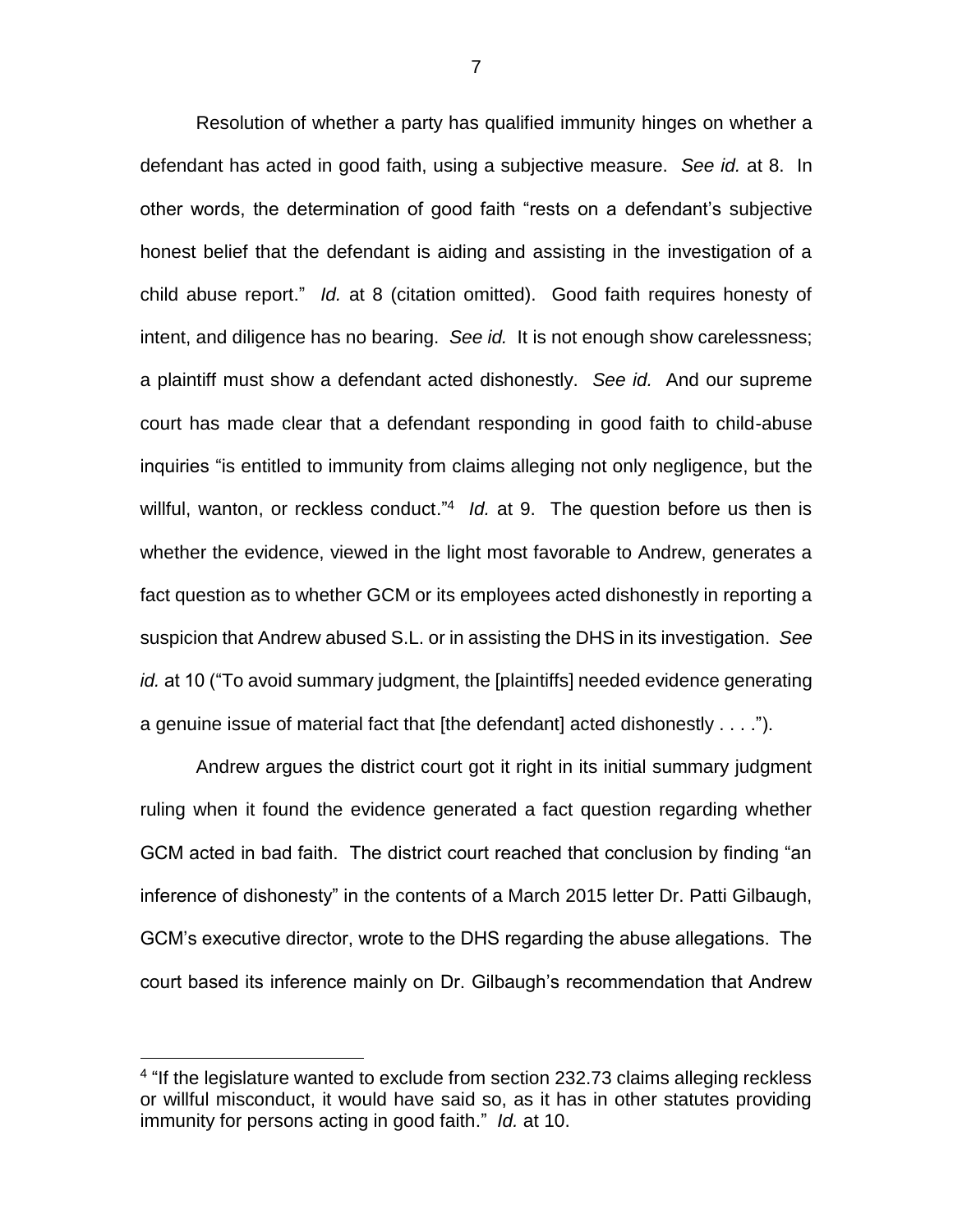have no contact with S.L. because S.L. was "struggling with acute stress, which is the early on-set of Post Traumatic Stress Disorder," a diagnosis the court found "is entirely absent from S.L.'s medical records."<sup>5</sup> But the court reversed this finding on GCM's motion to reconsider based on notes made by the DHS investigator in the child protective services child abuse assessment summary stating that in a March 12 phone call, Andrews recommended no visits between Andrew and S.L. because Andrews felt it would be detrimental to S.L.'s therapeutic progress. Because the court had previously found "no evidence of bad faith or dishonesty by" Andrews, it determined that the discrepancies that gave rise to the inference of dishonesty in Dr. Gilbaugh's letter were "extraneous and have no bearing on application of Iowa Code section 232.73(1)." The court could only trace the children's injuries to their separation from Andrew, and because Andrews recommended that separation in good faith, it found GCM is immune from liability and granted its motion for summary judgment in its entirety.

Andrew challenges the district court's finding that S.L.'s therapist recommended no contact between he and S.L. He claims deposition testimony by the therapist disputes the DHS worker's notes. But that testimony only shows the therapist had little memory of the events that occurred three and one-half years earlier. But nothing in the therapist's testimony contradicts the notes made by the

<sup>&</sup>lt;sup>5</sup> The court also provided two less compelling reasons for inferring Dr. Gilbaugh's bad faith. One was the "[a]pparent contradictions between Dr. Gilbaugh's deposition testimony and insurance records" regarding when GCM provided therapy to Holly, but the court explained this was "not at all a clear contradiction" because the records could be attributed to other services GCM provided Holly. The court also found "Dr. Gilbaugh's representation to the DHS that the letter was the product of a team approach" gave rise to an inference of dishonesty because it appeared she had written the letter on her own.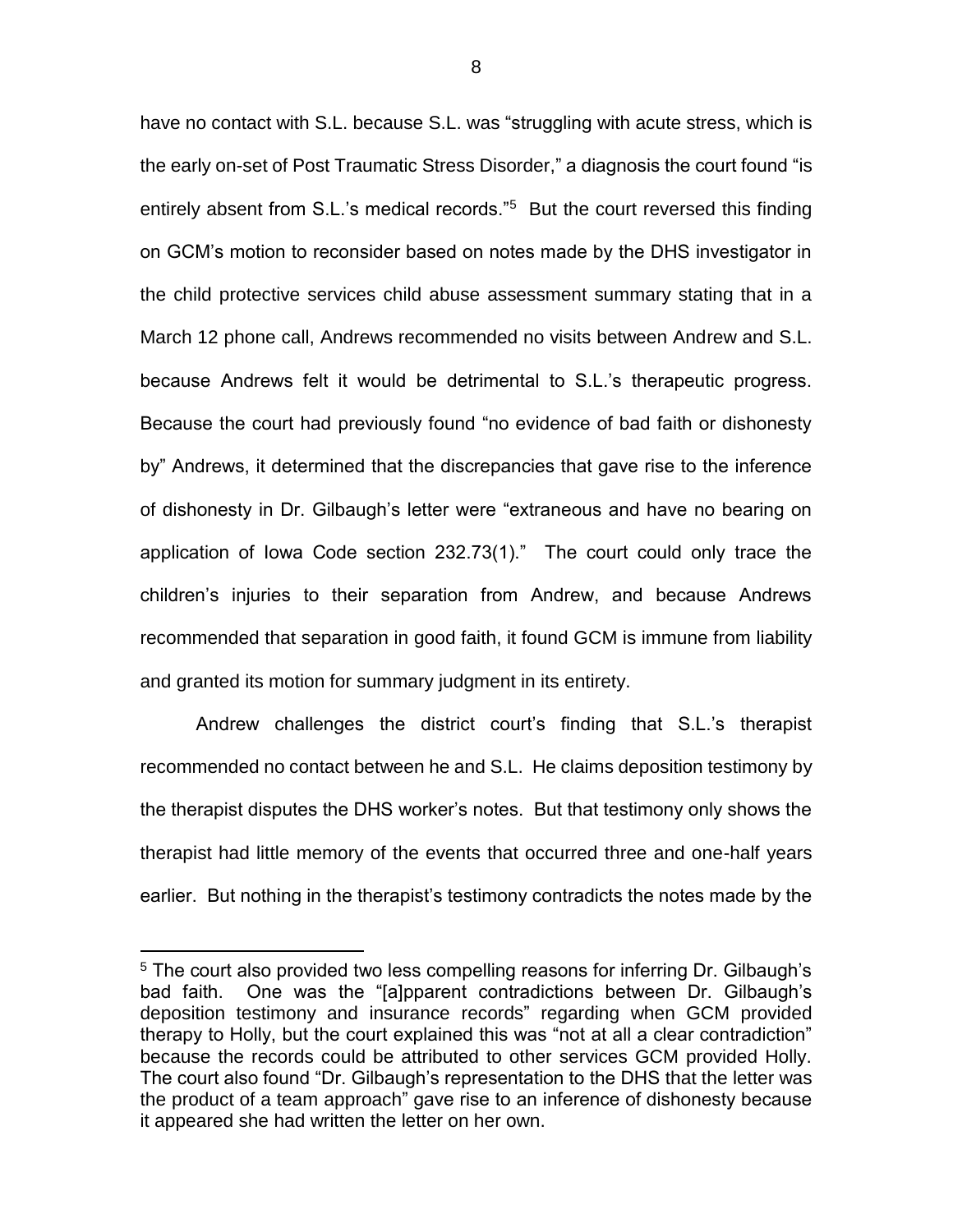DHS worker, which the court found provides "a contemporaneous record" of their conversation. Without evidence to the contrary, the record supports the finding that S.L.'s therapist recommended against visits between father and daughter in March 2015 and that the recommendation was made in good faith.

Andrew also claims that GCM does not qualify for statutory immunity because GCM disputes assisting the DHS in investigating a report of child abuse. He points to a footnote in GCM's brief in support of its motion for summary judgment in which it states, "Defendant does not concede that GCM aided or assisted DHS in its investigation of Andrew Lennette." This statement does not nullify any claimed immunity. Clearly, Andrew seeks to hold GCM responsible for information it provided during the child abuse investigation. It is disingenuous to argue that GCM is not entitled to immunity because GCM describes its contact with the DHS during the investigation as "minimal."

Andrew also claims that the court erred by rejecting evidence that GCM sought to deceive him in assessing whether there was evidence of bad faith. He claims that Dr. Gilbaugh was dishonest in representations she made to him. But, as stated above, the court connected the injury here—the children's lack of contact with their father—to a recommendation made by S.L.'s therapist in good faith. Therefore, any bad faith on the part of Dr. Gilbaugh is not the proximate cause of the children's injury.

We find no error in the court's grant of summary judgment in favor of GCM on the claim regarding GCM's involvement in the investigation of abuse allegations against Andrew based on GCM's qualified immunity. Because we affirm summary

9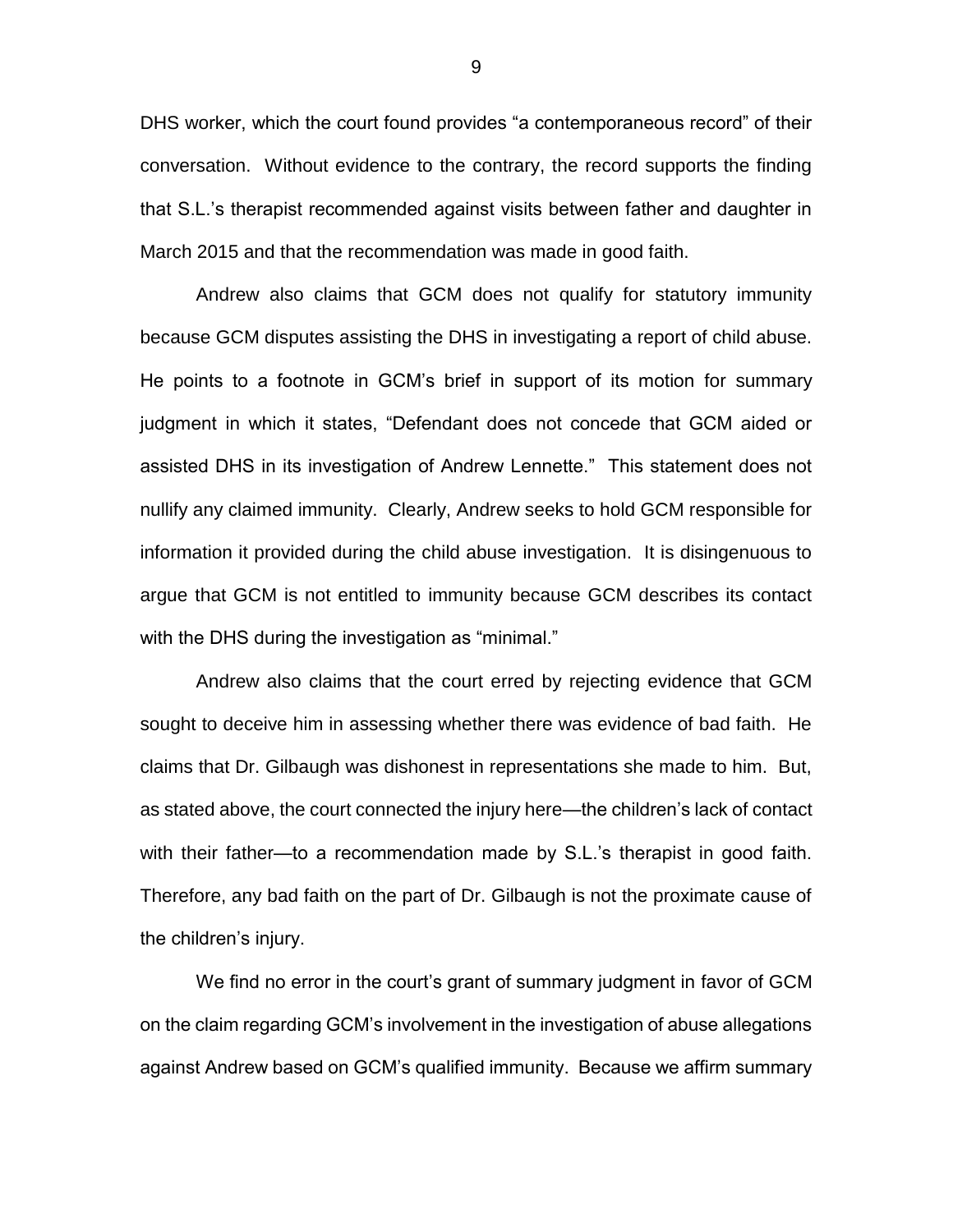judgment on this basis, we need not consider GCM's alternative argument regarding lack of causation.

#### **B. Failure to report abuse by Holly.**

Andrew also claims that GCM is liable under Iowa Code section 232.75(2) for failing to report suspected child abuse by Holly. That section states, "Any person, official, agency, or institution required . . . to report a suspected case of child abuse who knowingly fails to do so . . . is civilly liable for the damages proximately caused by such failure or interference." Iowa Code § 232.75(2). The district court held liability would not attach merely by showing GCM and its employees "'should have known' of mental abuse by Holly." The district court instead interpreted section 232.75(2) to require that Andrew present evidence showing GCM actually suspected Holly of abuse and willfully failed to report it.

Andrew contends the court interpreted section 232.75(2) too narrowly by demanding the higher level of proof. He acknowledges that the use of the term "knowingly" in section 232.75(2) "raise[s] the question whether liability attaches only to a knowing disregard of suspected abuse." But he notes that section 232.69 requires GCM to report child abuse that it "reasonably believes a child has suffered," Iowa Code § 232.69(1)(b), which he claims is an objective standard. On this basis, Andrew asks us to attach liability to GCM's failure to report abuse by Holly because a reasonable person would have suspected it, rather than require he show GCM actually suspected abuse.

The definition of "knowingly" requires an actor to be "engaged in prohibited conduct with the knowledge that the social harm that the law was designed to prevent was practically certain to result." *Knowingly*, *Black's Law Dictionary* (11th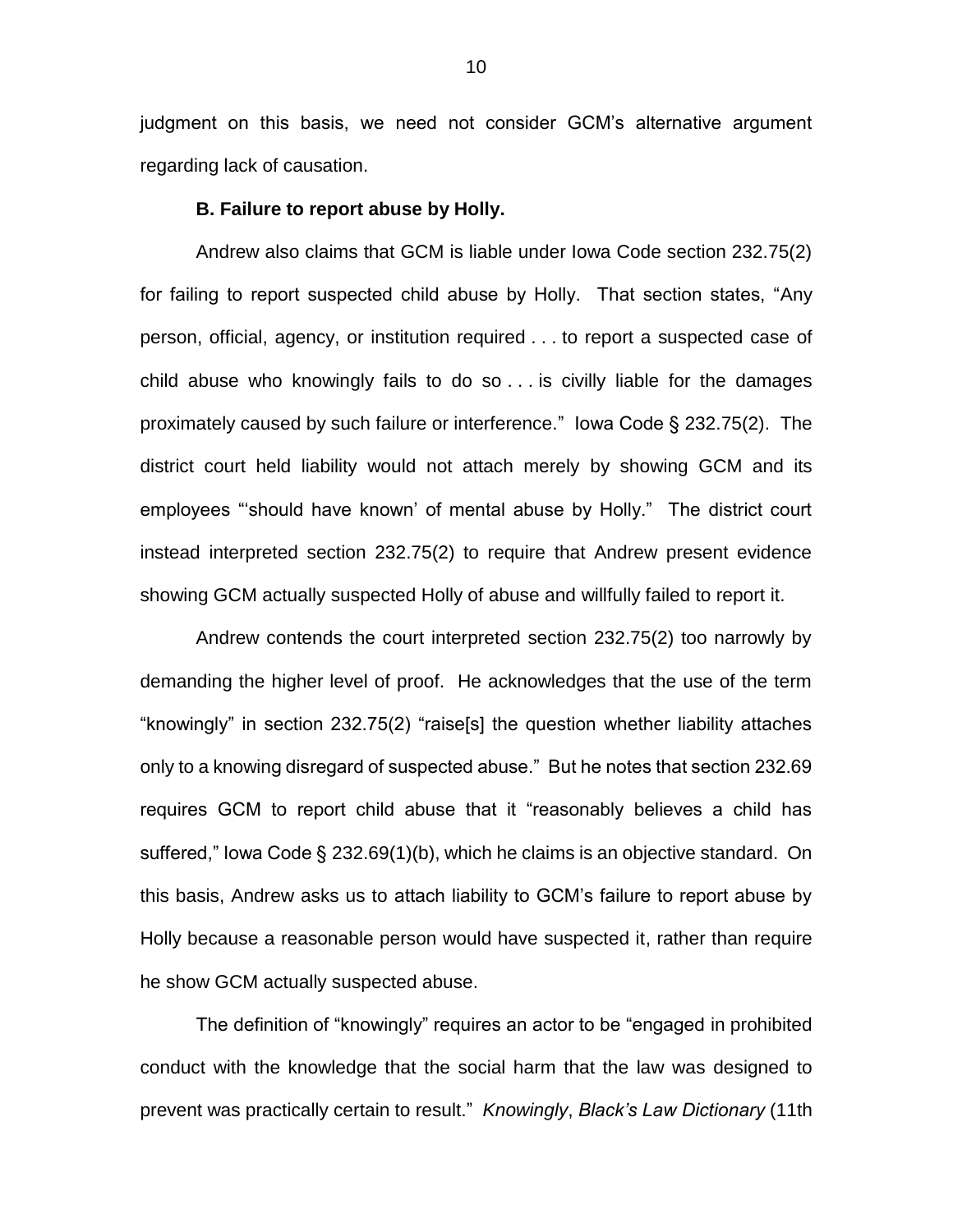ed. 2019). The prohibited conduct here is failing to report child abuse that one "reasonably believes a child has suffered." Iowa Code § 232.69(1)(b). The social harm section 232.75 is designed to prevent is further injury to abused children. It stands to reason that GCM could only be "practically certain" that failing to report Holly for child abuse would cause the children to suffer further injury if it actually suspected Holly of abusing the children. *Cf. State v. Winders*, 366 N.W.2d 193, 195 (Iowa Ct. App. 1985) (considering the use of "knowingly" in a criminal statute and observing that it requires "something more than carelessness or lack of inquiry" (quoting 22 C.J.S. *Criminal Law* § 31(3) at 111 (1961))). We agree that GCM can be held liable under section 232.75(2) only by showing it suspected Holly of committing child abuse and failed to report it; failing to report abuse that it should have suspected is not enough.<sup>6</sup> But regardless of the standard applied, the DHS twice investigated child abuse allegations that concerned these children and were unable to confirm any child abuse occurred.<sup>7</sup> Because no evidence supports a

<sup>6</sup> Typically, there are two types of statutes that require report of child abuse. *See*  R. Keith Perkins, *Domestic Torts: Civil Lawsuits Arising from Criminal Conduct with Family Relationships* § 13:17, Westlaw DOMTORTSCL (database updated Dec. 2020). The first triggers a duty to report when there is "reasonable cause to believe" that abuse has occurred, which is an objective standard. *Id.* The other triggers a duty to report when one knows or suspects that abuse has occurred, "a less stringent, subjective standard, which can allow the reporter to shield his or her poor judgments." *Id.*; *accord Kraynak v. Youngstown City Sch. Dist. Bd. of Educ*., 889 N.E.2d 528, 531 (Ohio 2003) (noting a statutory amendment changed the standard for reporting child abuse "from 'knows or suspects' (a subjective standard) to 'knows, or has reasonable cause to suspect based on facts that would cause a reasonable person in a similar position to suspect,' a clearly objective standard"). Iowa is one of two states that imposes a duty to report based on a "reasonable belief" that a child has suffered abuse. *See* Perkins, *supra*, at app. E. Eleven other states impose a duty if there is "reason to believe" or "reason to suspect" abuse. *See id.*

<sup>&</sup>lt;sup>7</sup> Although the DHS's first investigation involved allegations of abuse perpetrated by Andrew, the investigation would not be limited to Andrew and S.L. The DHS